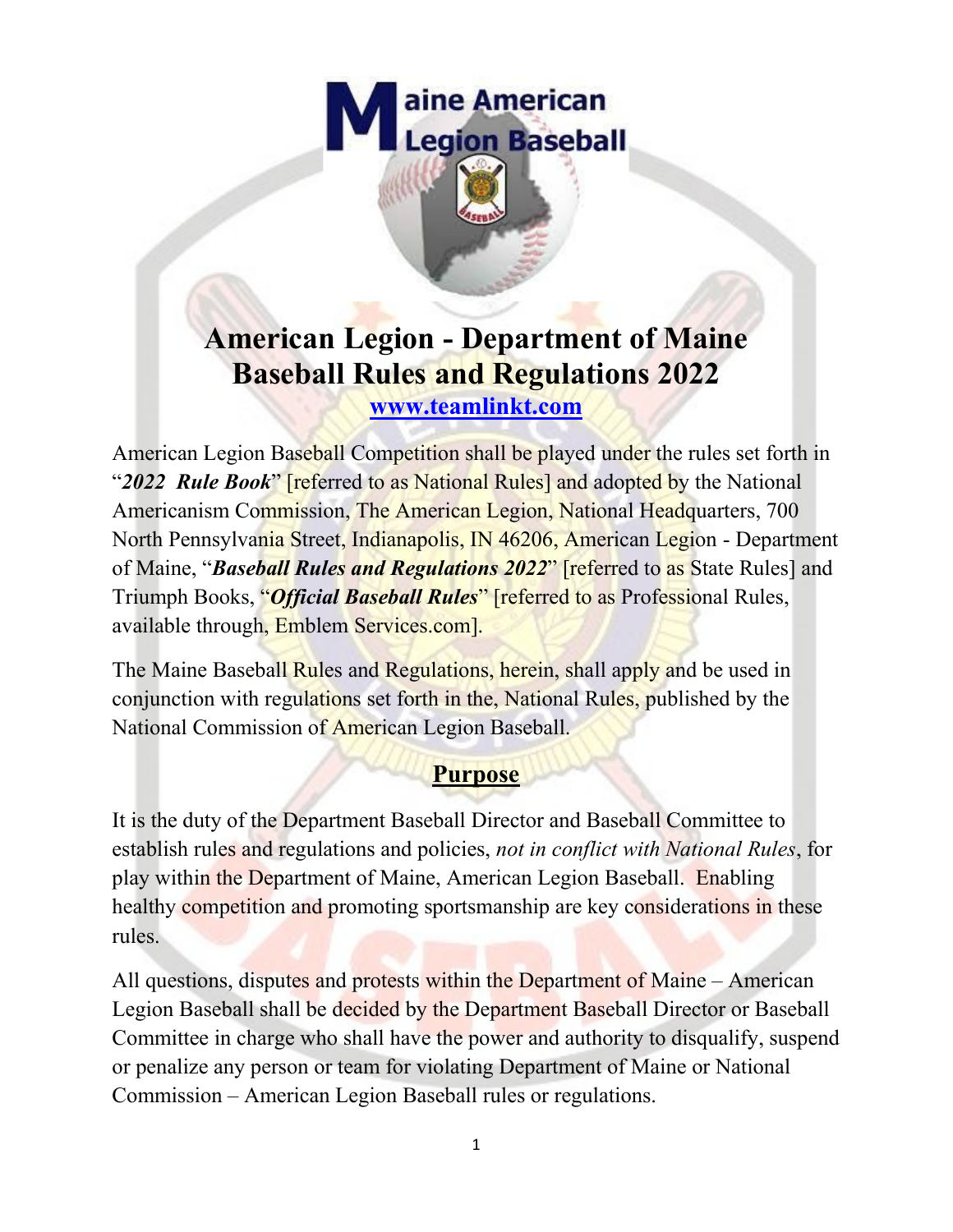# **Table of Contents**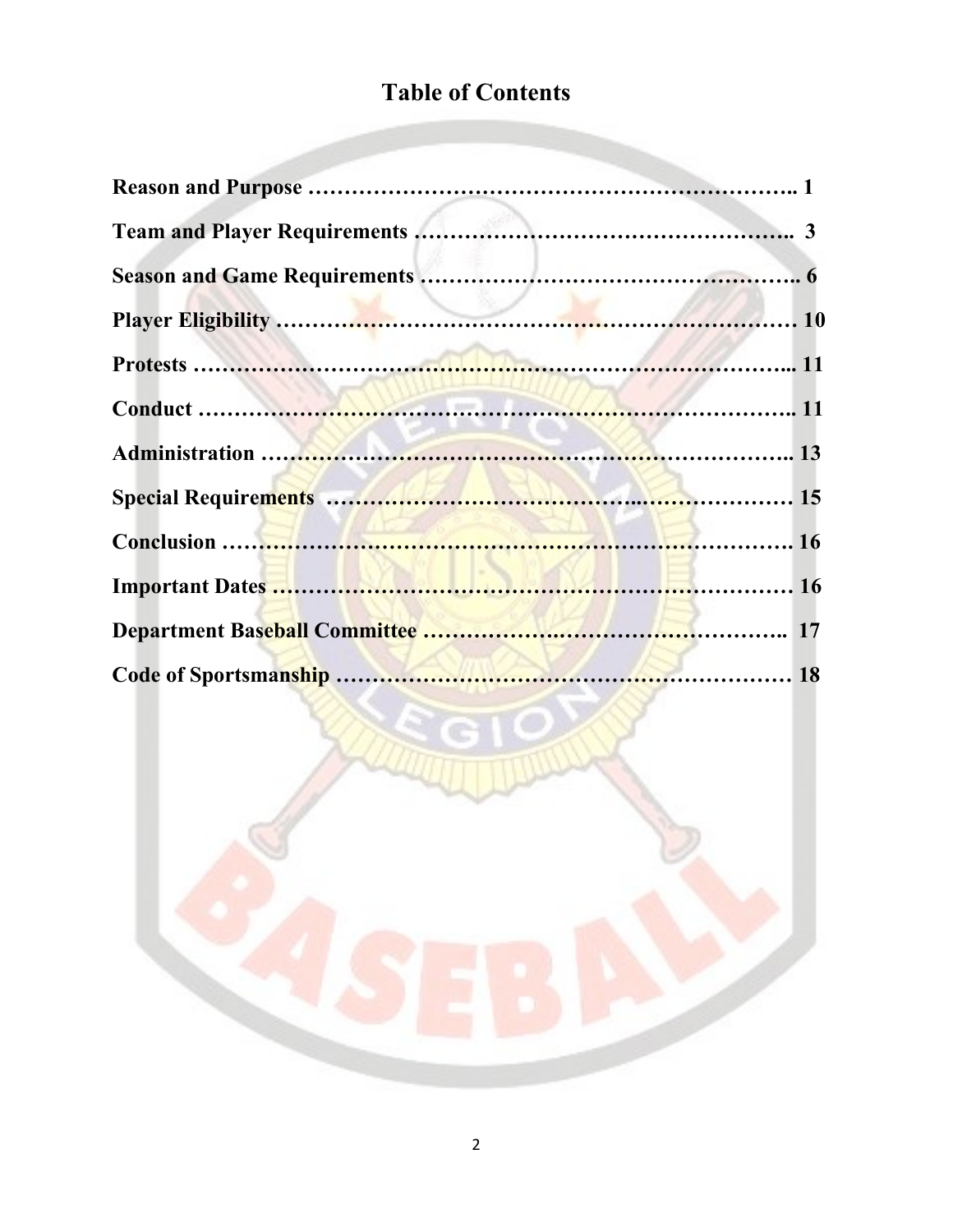#### **Team and Player Requirements**

- **1.** Senior American Legion Baseball competition in 2022 is open only to players born on or after *January 1, 2003* (any player born before January 1, 2003 is not eligible).
- **2.** Junior American Legion Baseball competition in 2022 is open only to players born on or after *January 1, 2005*. Junior Legion Baseball shall be limited to players' ages 13 to 15 years inclusive. Individuals 12 years old or younger are not eligible to play American Legion baseball. *With permission from the State Director, Team Field Manager and the player's parent(s) a player may play above their age level but not below it.*
- **3.** Team rosters shall not exceed eighteen (18) players.
	- a) Only in the case of death or if a player is placed on active duty in the Armed Forces of the United States may the player personnel of a team be changed after the roster has been submitted. Any such change must be authorized by the Department Baseball Director for competition within Maine and by the National Director of the Americanism Commission for tournament play outside of Maine.
- **4.** Background checks must be completed for all non-player personnel who have game access to the team dugout or bench area or who have regular contact with team players (i.e. Managers, Coaches, Trainers, other volunteers). Not more than five (5) such individuals may be listed on the team Form 1. American Legion Baseball-Dept. of Maine will pay for no more than two (2) background checks per team. Individual teams shall be responsible for purchasing background checks exceeding two (2).
- **5.** All teams must have at least one (1) tryout before the season begins. Try-out(s) may only be held once insurance is paid. The State Director must be provided with a list of all who attended each try-out within 24 hours following each try-out. Notification of any tryout must be made to all schools in the team's drawing area. Teams are not permitted to release players unless the Player Roster has a full complement of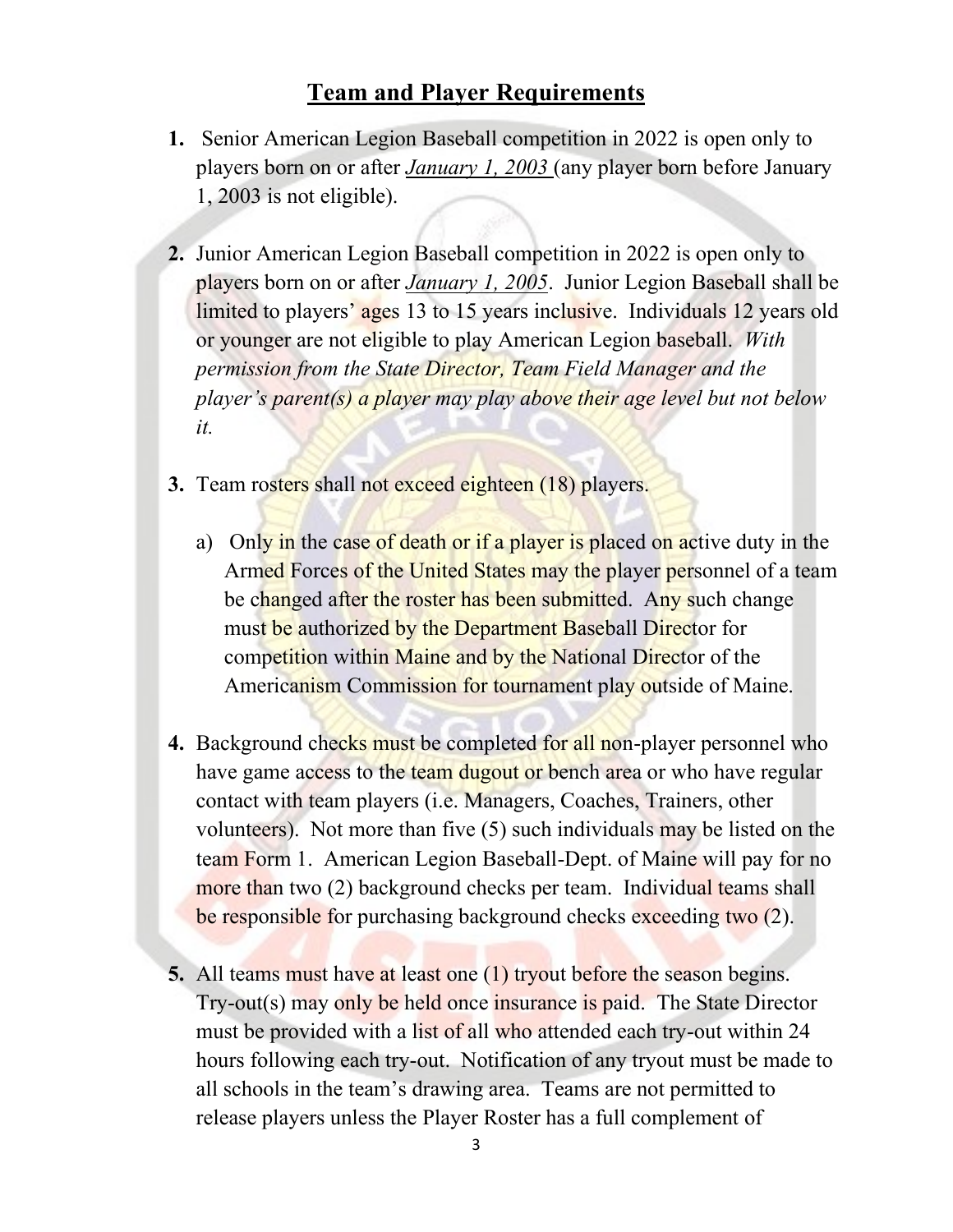18 players. All requests for player releases must be submitted in writing *[Form #76]*, by the releasing team, to the State Director. The State Director **must** give his approval before any player is granted a release from one team to another. All releases end on December 31 of the year in which they were granted. If the released player has remaining eligibility after that date, he must return to the team granting his release.

- **6.** American Legion Baseball teams must go online to complete a team application with the National Legion Baseball Commission at [www.legion.org/baseball.](http://www.legion.org/baseball) The State Director must approve the application. National Legion will send the team a *new* logon and password. Teams have until *May 15, 2022* to pay the required insurance fees and all state and national fees using a credit or debit card only. Failure to meet the deadline will result in a \$200 fine paid to Department of Maine. Once all fees have been paid teams are required to file online their Player Roster before the first game of the season. Checks for fine payments must be made out to, "American Legion, Department of Maine". Teams will forfeit any games until all fines are paid. **Teams may not hold tryouts or play games until their insurance is paid.**
- **7.** Teams must send the State Director, before the first game of the season, the following documents;
	- Player Roster (two copies)
	- Form 2 (one copy)
	- Form Risk Management signed by the team manager or head coach (one copy) and one copy of a legible birth certificate OR a state I.D. card OR a Maine State driver's license OR a U.S. Government issued passport OR a U.S. Government issued military I.D. card OR a dependent I.D. card for each player listed on the Player Roster (Form 1). **DO NOT SEND ANY ORIGINAL DOCUMENTS.** Records of birth must be a State Certified reproduction from the State Bureau of Vital Statistics or Department of Health or other government agency authorized to produce birth documents. Notarized photocopies of birth certificates, hospital records, baptismal records, school records or certificates are not acceptable and may disqualify a player from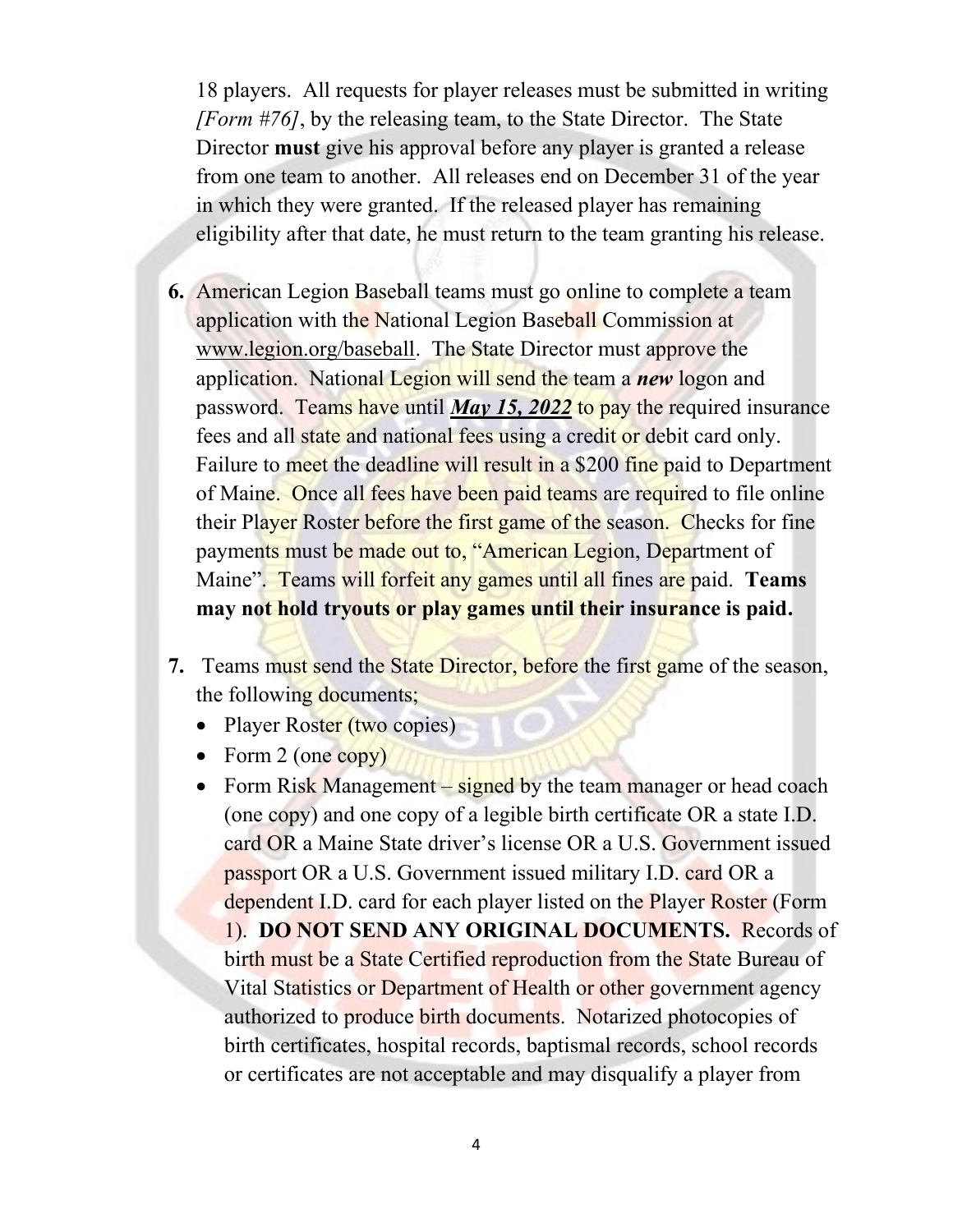participation. Teams not certified by their first game will not be eligible to compete in American Legion baseball this year.

- **8.** Each player must complete the National American Legion Form 2. Any player who lives at home or who is in college and who is on his parents health insurance must have his parents sign the Form 2. **Any player or team failing to complete and properly file Form 2 shall be deemed ineligible and disqualified from participation.**
- **9.** Team coaches and managers may be non-legionnaires.
- **10.** Teams may be sponsored by non-legion businesses or organizations. All outside sponsorship is subject to the approval of and under the control of the State Director.
- **11.** It is required that player's uniforms shall bear the insignia of the American Legion located according to rule. The insignia must be attached for all regular season and post season play. Windbreakers may be qualified by National regulations.
- **12.** No firm or company whose advertisement reflects the sale or use of alcoholic beverages, tobacco or vaping products shall be permitted to display such advertising on team uniforms or at ball fields where American Legion games are played.
- **13. ALL TEAMS MUST** have a team official in attendance at the annual, "All Teams Meeting". Rules will be distributed and explained. Any team failing to have a representative present at this meeting will be fined \$200 and will be ineligible for American Legion Baseball play until a check payable to "American Legion, Department of Maine" is in the possession of the Department Director.
- **14.** All players must be dressed alike, in the team uniform. Players not dressed in the team uniform shall be deemed, "out of uniform" and shall not be permitted on the field of play from the time the game is started until it ends.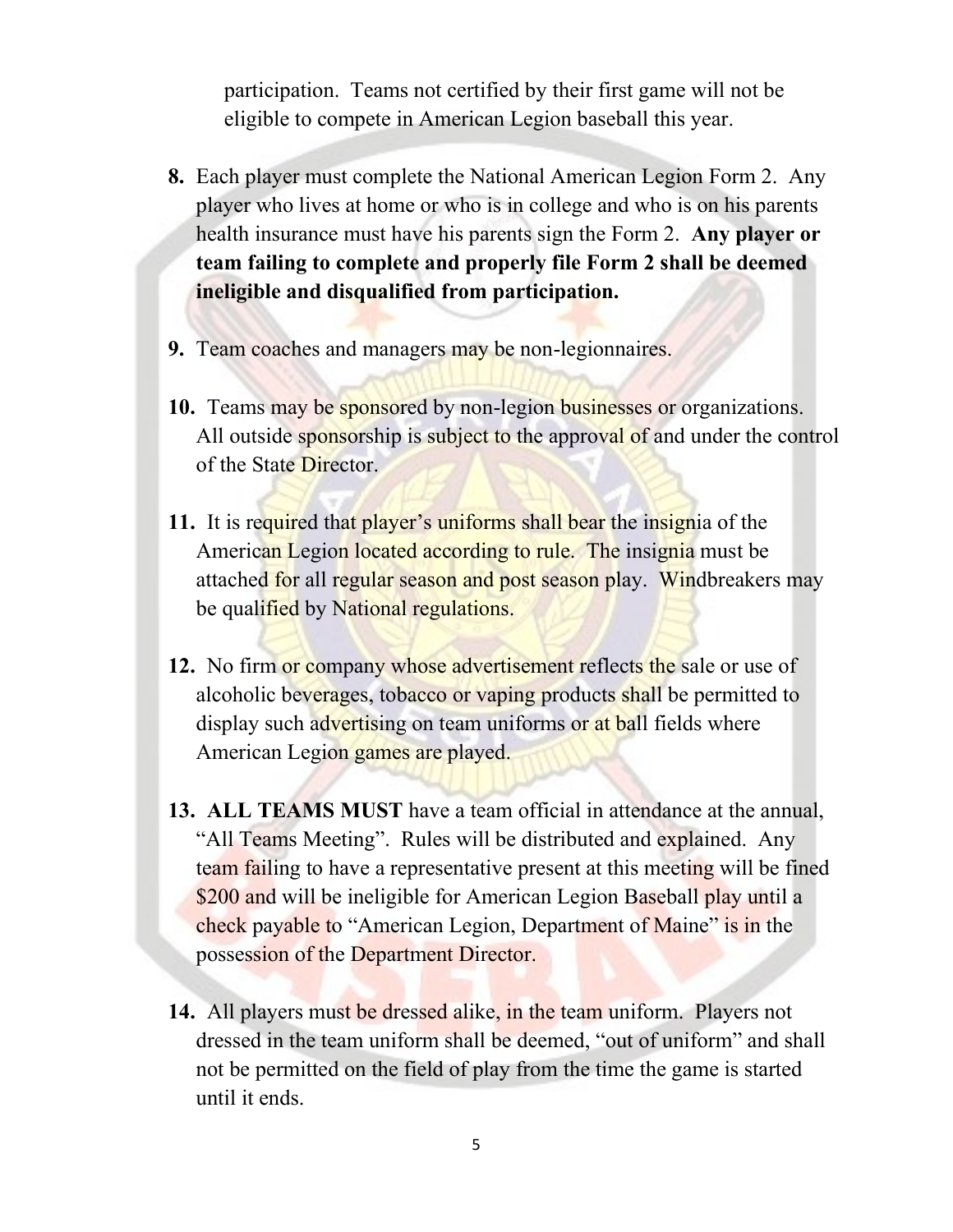#### **Season and Game Requirements**

- **15.** The 2022 Season will start *June 20, 2022* and must consist of a minimum of 16 games. The 2022 Season will end *July 22, 2022*.
	- a) No team will be permitted to compete in more than two (2) games in any one day.
- **16.** All games will be played under the official rules of professional baseball, "Official Baseball Rules 2022" as published by Triumph Books except as provided in "American Legion Baseball 2022 Rule Book" and "The American Legion – Department of Maine, Baseball Rules and Regulations 2022."
- **17.** Teams shall play seven (7) inning games during the regular season. Nine (9) inning games may be played if both teams agree. Tournament games shall be seven (7) innings.
- **18.** The ten (10) run rule (a/k/a "mercy rule") shall be used in all regular season games.
- **19.** During the regular season only, "Teams have the option to use a courtesy runner for the pitcher and/or catcher at any time." **(American Legion Baseball, 2022 Rule Book - Rule G. Pg 6)**
- **20.** Designated Hitter:
	- a) During the Regular Season and for Zone Tournaments Senior and Junior teams may use the DH as described in the National Federation Baseball Rules.
	- b) During State, Regional and National Tournaments Senior and Junior Legion teams must use the American League designated hitter rule as described in "Official Baseball Rules" if a DH is used.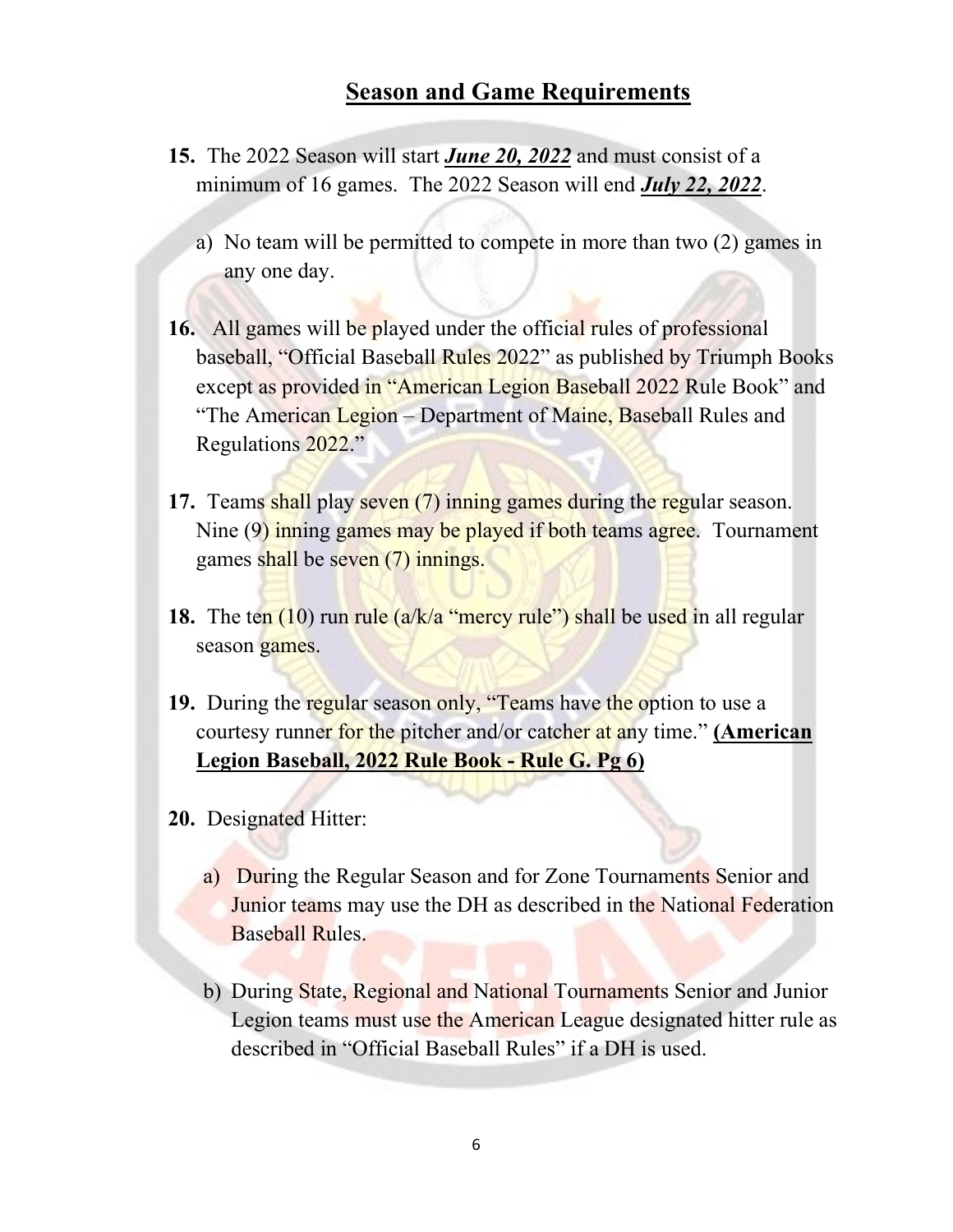#### **21.** Re-entry:

- a) Senior Legion and Junior Legion teams may withdraw and reenter any starting player once, including a player who was the designated hitter, provided such player occupies the same position in the batting order whenever he is in the lineup. A substitute who is withdrawn may NOT re-enter.
- b) If a team has used all its players (including re-entry) to avoid forfeit based on an injury, the opposing coach will designate a player to be allowed to play again. That player may not pitch. If this situation occurs as a result of a player ejection a forfeit will result.
- c) *No re-entry is permitted in state, Regional or National Tournament play.*
- **22.** Pitching Rule:

a. No player may pitch more than a total of 105 pitches per day. *( American Legion Baseball, 2022 Rule Book – Rule S. Pg 12Sr & 13Jr )*

All Pitchers - with 4 days rest --- not more than 105 pitches with 3 days rest --- not more than 80 pitches with 2 days rest --- not more than 60 pitches with 1 day rest --- not more than 45 pitches with 0 days rest --- not more than 30 pitches

- **23.** Each team must play a minimum of sixteen (16) games vs Maine American Legion teams to qualify for tournament participation. Regular season Legion games will be used to determine State Tournament participants.
- **24.** Only players and coaches who are registered on Form 1 are permitted on the playing field or in the coach's boxes. Coaches and players must be in like uniforms to be permitted on the playing field. There are no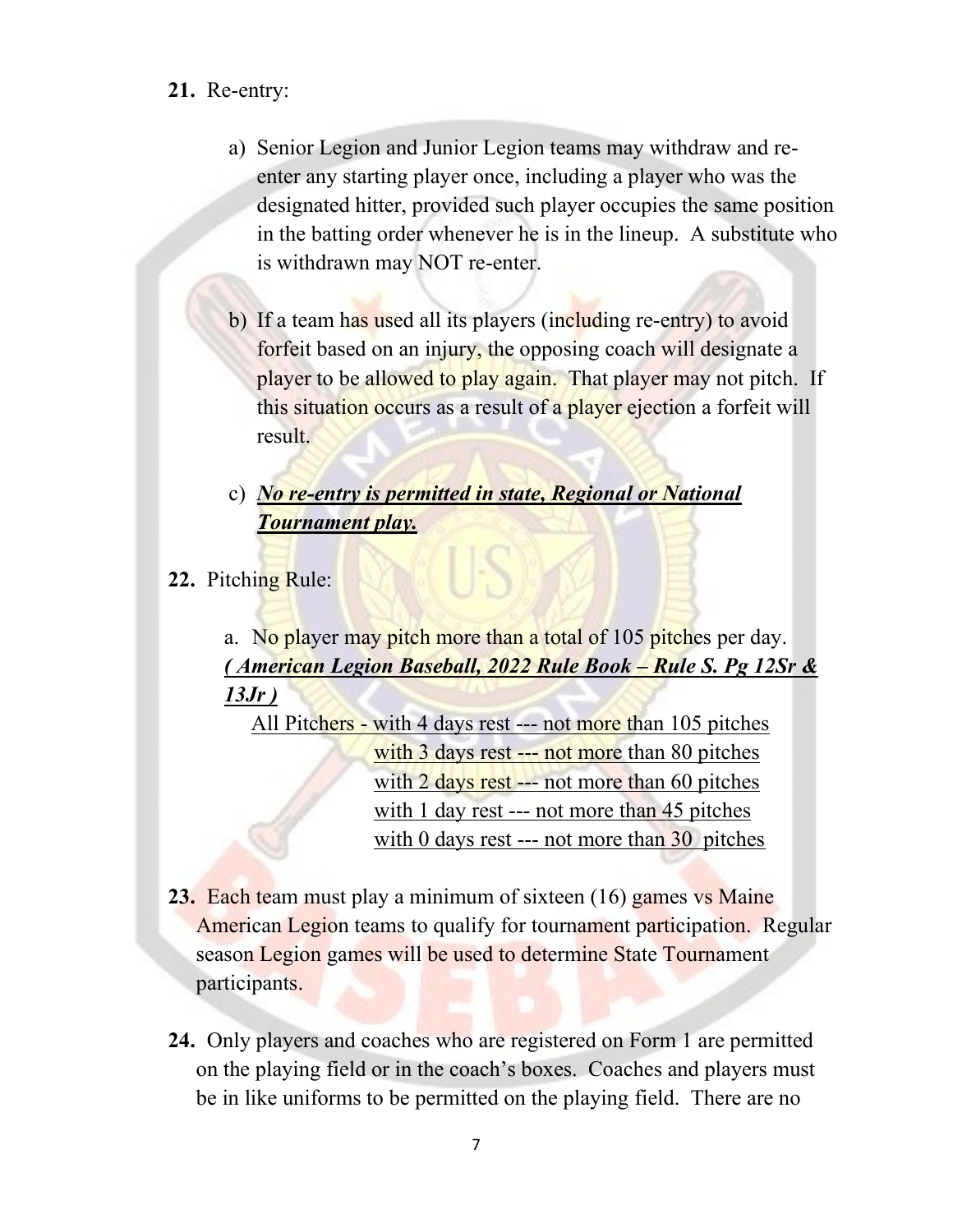exceptions. Any person in uniform and not listed on the Form 1 must sign a waiver prior to the beginning of the season, a copy of which must be in the possession of the team during games. At least one adult listed on the Form 1 must be in charge of his or her team during league play at each game.

- **25.** All players must be dressed alike, in the team uniform. Players not dressed in the team uniform shall be deemed, "out of uniform" and shall not be permitted on the field of play from the time the game is started until it ends.
- **26.** Base coaches are required to wear a standard batting helmet with or without ear flaps (safety rule) when in the coach's box. Helmets must have the NOCSAE seal of approval. Non-compliance will result in ejection from the game after one warning.
- **27.** Visiting teams will be allowed twenty (20) minutes for hitting if they arrive 45 minutes or longer before game time. (See pre-game protocol)
- **28.** If the visiting team does not show for a game or call the home team in time to notify the umpires, they must pay the umpires fees to the home team. If the home team fails to field a team and the visitors travel to the site of the game, the home team must pay \$2.00 per mile one-way travel to the visiting team. When games are postponed, notify the other team and umpires early to save money.
- **29.** If a team drops from the league, all games that were played will be counted in the standings and the remaining games will be forfeited to the teams on the schedule.
- **30.** Any team forfeiting one game or more will jeopardize their future participation in American Legion baseball. Future participation will be decided by the Baseball Committee.
- **31.** All rained out or postponed games MUST be rescheduled promptly. The State Director must be notified of the rescheduled date by 9:00AM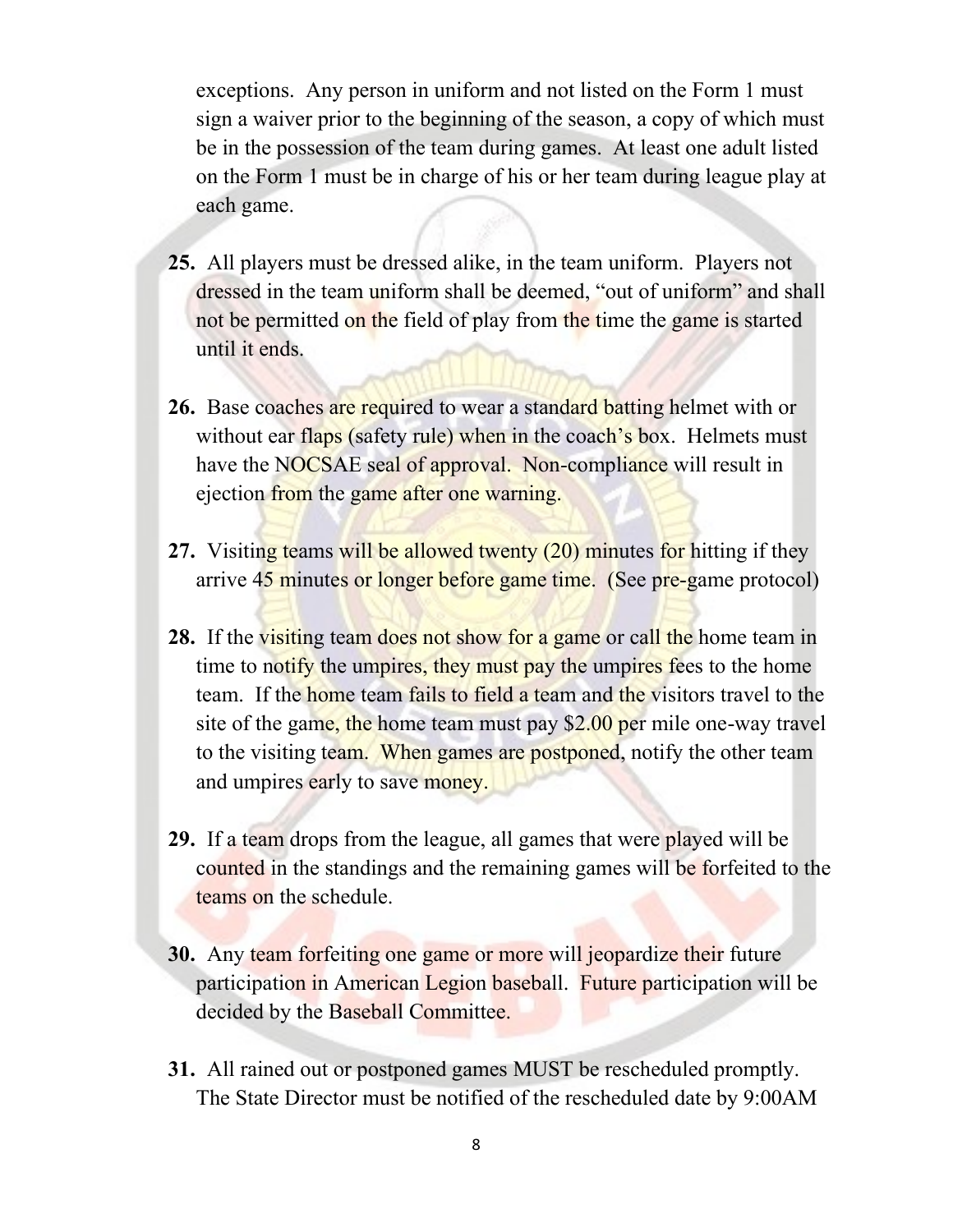of the day following any rained out or postponed game. The affected game must be played within seven (7) days of its original schedule date. Failure to adhere to this rule may result in a forfeit by the home team. Home field availability will not be an accepted reason for failure to schedule and play a make-up game. The home team will forfeit. If a date and location cannot be agreed upon between the two teams, the State Director shall set the date and location for the game in question. League games take priority over any other games. VIOLATION: League schedule games will be forfeited. Only the State Director may make an exception.

**32. Suspended Games:** In the case of a regulation game being suspended due to darkness, weather, etc. the game will resume at the point of interruption, at the next scheduled meeting of the teams involved. If the suspended game is the last scheduled meeting of the season, the game will resume at the point of interruption on the next available day for both teams. See Triumph Book, *Official Baseball Rules, rule 4.10.*

Suspended games are permitted. Suspended games will resume from the point of suspension at the next scheduled meeting of the teams involved. In the event the suspended game was the last scheduled meeting of the teams involved, the game will resume at the earliest date possible. (Note: it is conceivable the suspended game could be played on the same day as, and prior to, a regular season game between one of the teams involved in the suspended game and another team.

Suspended games must be certified by the home plate umpire and by both team coaches. The written Statement of Certification must include the game status at the time of suspension, and it must be signed by the coaches of both teams and by the home plate umpire. Game status must include: date, location, score, line-ups of both teams, the inning in which the game was stopped, outs, batter, ball-strike count and location of base runners.

The Legion Commissioner shall be notified by the home team by 9:00AM of the day following the suspended game that a suspended game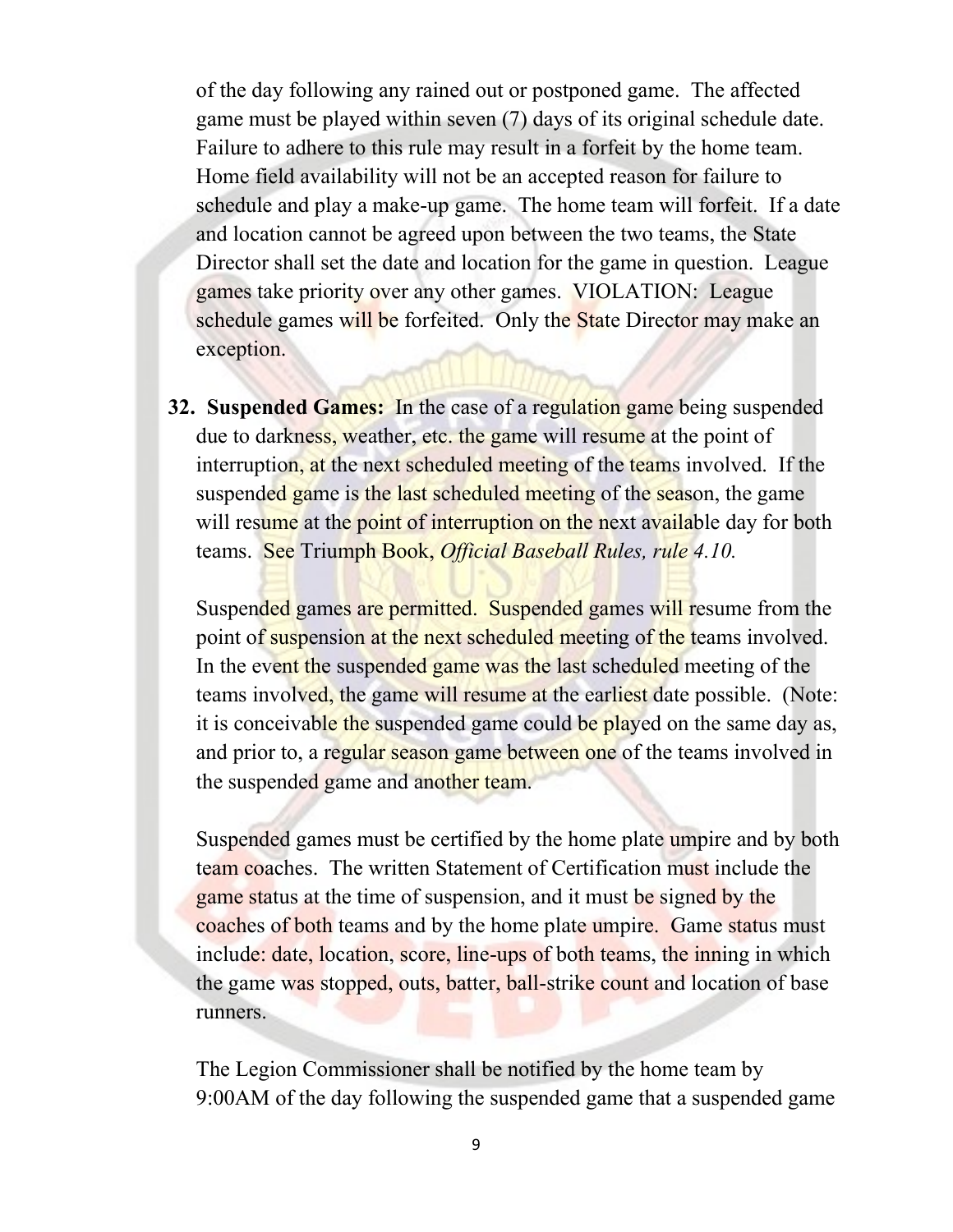condition exists. The Statement of Certification shall be mailed or delivered to the Legion Commissioner by the home team within fortyeight (48) hours of the suspension or before the suspended game is resumed, whichever time is sooner.

**33.** Maine Board Certified umpires will be used in all games. The home team is responsible for securing the umpires. There must be at least two umpires for each game. No umpire may officiate any game in which an immediate family member is participating. The home team will forfeit with no written protest necessary. The State Director must be notified. When only one umpire is available the visiting team will wait thirty (30) minutes after the scheduled start time for another umpire. Twilight games after July 4 played on fields with no lights will necessitate a fifteen (15) minute wait period. Only by mutual consent of both managers and the umpire will a game be played with only one umpire.

#### **Player Eligibility**

- **34.** Read carefully the National rule(s) which covers player regulations.
- **35.** If a player is found or known to be ineligible, he shall be immediately disqualified. All games in which the disqualified player participated in shall be forfeited. (National Rule 5.C)
- **36.** If a player is known to be ineligible because of age, having played with another team, not being properly released or playing in an area (Parent's Residence of Record) not assigned to his team, etc., the State Director must be immediately notified by phone with a follow-up letter.
- **37.** All disputes concerning eligibility will be referred to the State Director and the Baseball Committee who will take immediate action as outlined in the Department and National Rules. No exceptions will be made in determining eligibility. A second offense of these rules by the same team or manager will be considered UNSPORTSMANLIKE. (see Rule 41, Department of Maine Rules)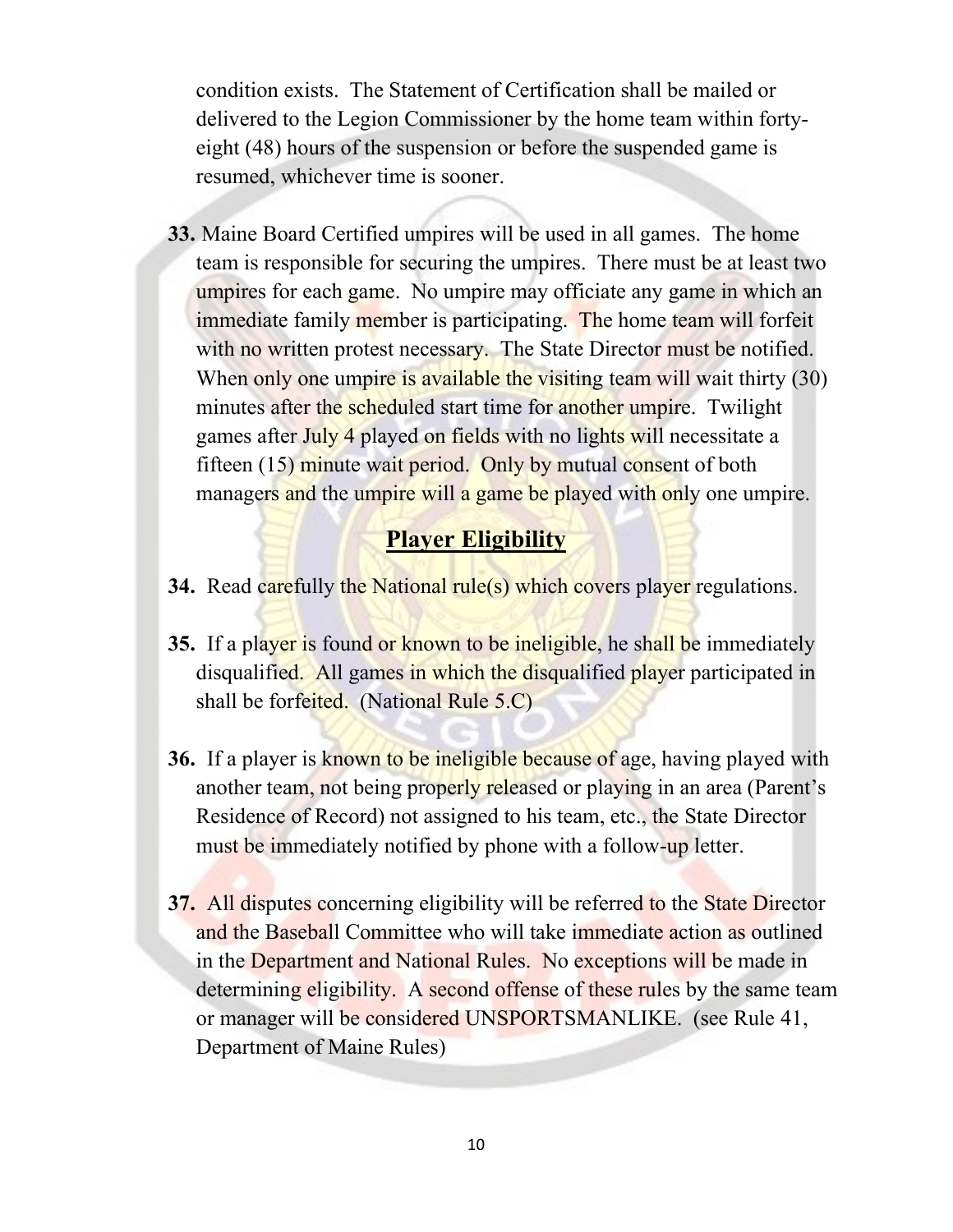#### **Protests**

- **38.** Any protest of a game must be made in accordance with the process described in *Official Baseball Rules* including that the protest must be rooted in an incorrect interpretation of or application of an existing rule and that it must be filed with the chief umpire before the next pitch is thrown. Any game protest continued beyond the end of the game must be in writing accompanied by a check payable to Department of Maine American Legion in the amount of \$50. The Department Baseball Director will appoint a three (3) person committee to adjudicate the protest.
- **39.** All questions, disputes and protests within the Department of Maine American Legion Baseball program shall be decided by the State Director of the Baseball Committee. Read closely National Rule 5. Any protest or violation of State or National rules during games in league play must be filed with the State Director, in writing, within forty-eight (48) hours from the time of the infraction. The protest must identify the State or National rule which was violated, and must be documented by two (2) witnesses. The Protest Board for league play in 2022 will be comprised of Baseball Committee members not directly involved with the protest. The findings of the Protest Board will be final. A \$50 check payable to, 'Department of Maine - American Legion, must be filed with the paperwork. If the protest is upheld the check will be returned to the claimant.
- **40.** The Baseball Committee is the final authority to interpret all State rules necessary for the good of the program. The Department Baseball Committee is composed of the State Director, Field Director, Baseball Director, and other Members.

#### **Conduct**

**41. UNSPORTSMANLIKE:** Any manager, coach, athletic officer, player or official, who conducts himself or herself in any unsportsmanlike manner, reflecting discredit on the program, while participating in any American Legion competition shall be removed from further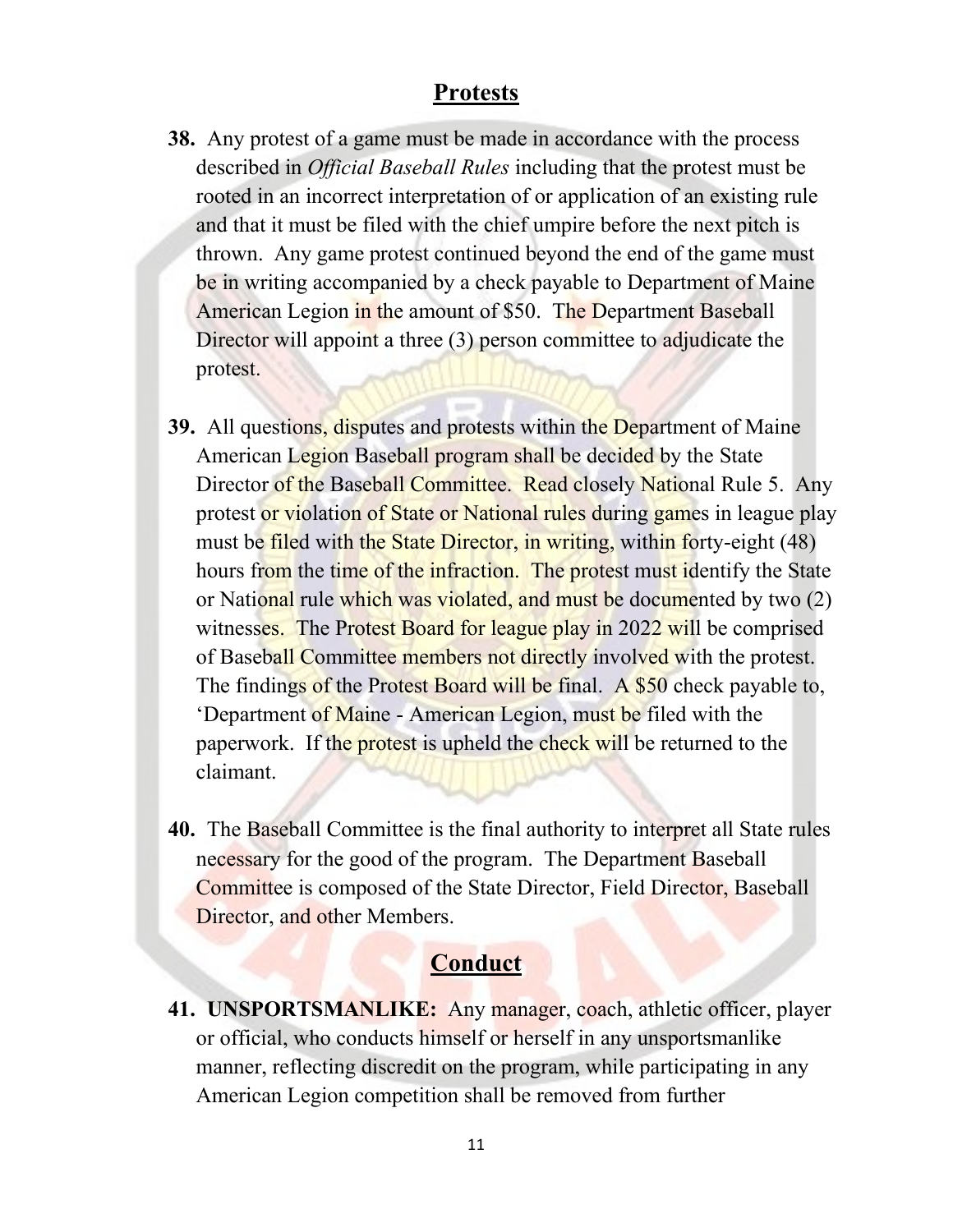participation. The Department Baseball Director shall be the sole judge on any infraction of the spirit and intent of this rule and his decision shall be final. Comments derogatory to the American Legion Baseball Program or Officials will not be tolerated.

- **42.** Any manager, coach, player, other team personnel or official pushing, hitting or manhandling any player, coach, manager, other team personnel or official will be suspended for three (3) games immediately by the Department Baseball Director. (Only by him and more if warranted) Any player fighting or any player entering a fight will automatically receive a five (5) game suspension for the first offense. The second offense in the same season will result in suspension for the duration of the season and tournament play. Should anyone be hospitalized, an indefinite suspension for those involved will be considered.
- **43.** Vulgar language or obscene gestures by managers, players, coaches, other team personnel or fans near the bench or dugout will not be tolerated. Any player, manager, coach or other team personnel ejected by the umpire will leave the playing area within three (3) minutes or forfeit the game. Any ejected player, coach, manager or other team personnel will automatically be ineligible to play or participate in a Junior or Senior American Legion game until he or she has served their suspension in the Division from which they were ejected. Any player, manager, coach or other team personnel ejected from a game is automatically suspended from the next scheduled game.

The team manager or coach must report by phone to the State Director any incident resulting in an ejection immediately following the conclusion of the game. Failure to report the incident regarding ejected persons will continue the suspension until a report is made. Any game in which an ejected or suspended player, manager, coach or other team personnel participates will be forfeited for using Ineligible Personnel. The Baseball Director will check with both managers and umpires concerning the violation. He will submit a written report within fortyeight (48) hours along with his recommendations to the Field Director.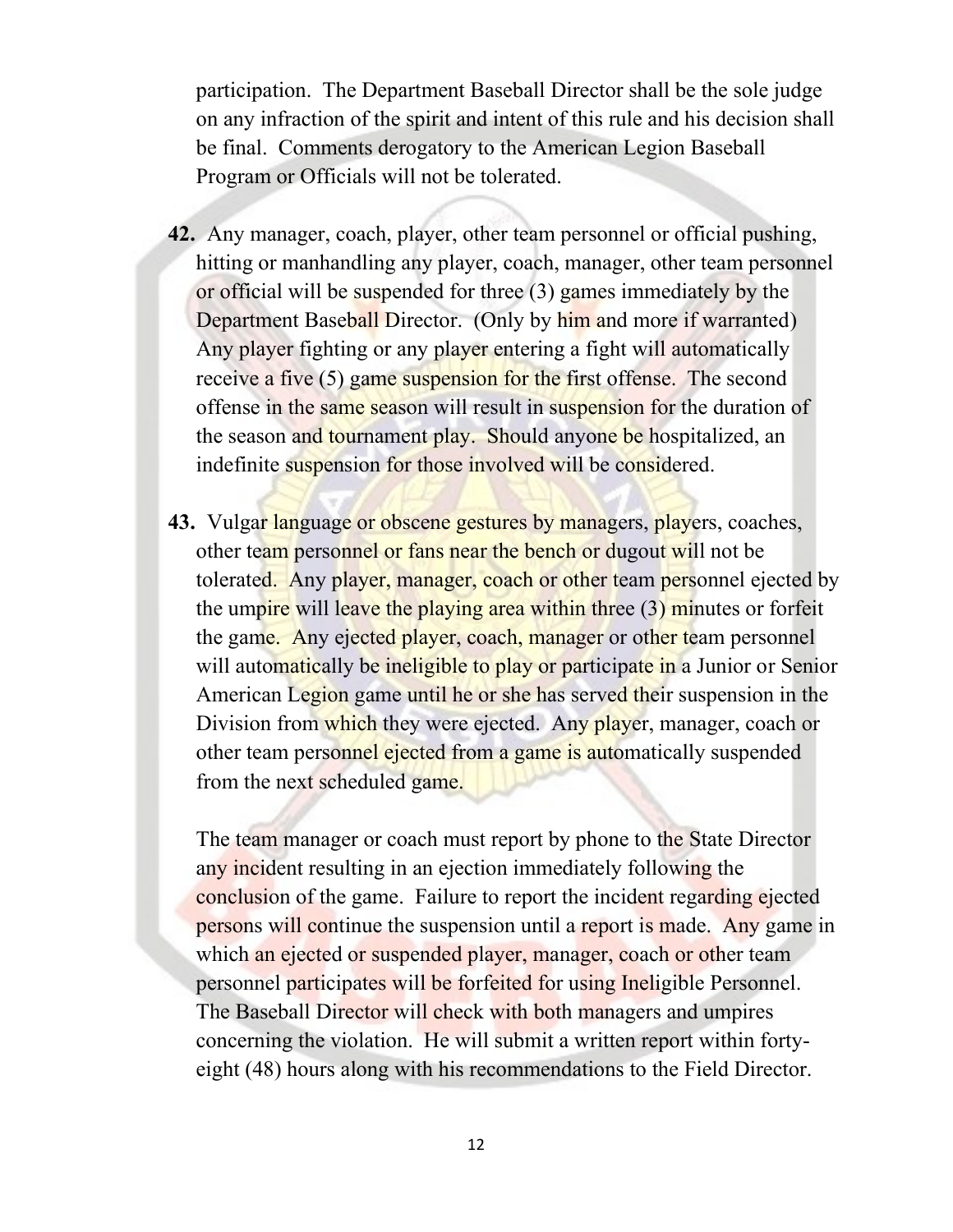The Field Director will notify the State Director on actions he recommends to be taken.

Any player, manager, coach or other team personnel ejected by an umpire must leave the ballpark.

Suspended players, managers, coaches or other team personnel are not allowed at the ballpark during their suspension.

**44.** Tobacco Rule: No player, manager, coach, umpire or other team personnel may use or possess any type of tobacco product or so-called 'vaping' product or device on the field of play. The baseball game and practice fields and any spectator viewing areas are tobacco and 'ecigarette' free zones.

#### **Administration**

- **45.** Dept. of Maine, American Legion Baseball is administered and governed by the "Department Baseball Committee." (see page 20)
- **46.** All League issues or problems will go first to the Baseball Director then to the Field Director before going to the Department Baseball Director for final disposition.
- **47.** The **Baseball Coaches Council** will develop, approve and administer the Regular Season Schedules for their teams. A final copy of the season schedule will be provided to the State Director prior to the first game. Changes made to either game start times or to game locations must be approved by the **Baseball Coaches Council**. The home team must always inform the **Baseball Coaches Council** of any change to the printed schedule. The **Baseball Coaches Council** will notify the State Director of said changes. A fifteen minute grace period is extended to all game start times. Any irreconcilable conflicts in scheduling will be decided by the State Director after he confers with both teams.
- **48.** If at the end of the regular season a tie(s) exists, the Baseball Director shall resolve it using the following methods in order:
	- 1st) a single seven (7) inning game will be played on a neutral field or a site agreed upon by both managers; [No play-off game will be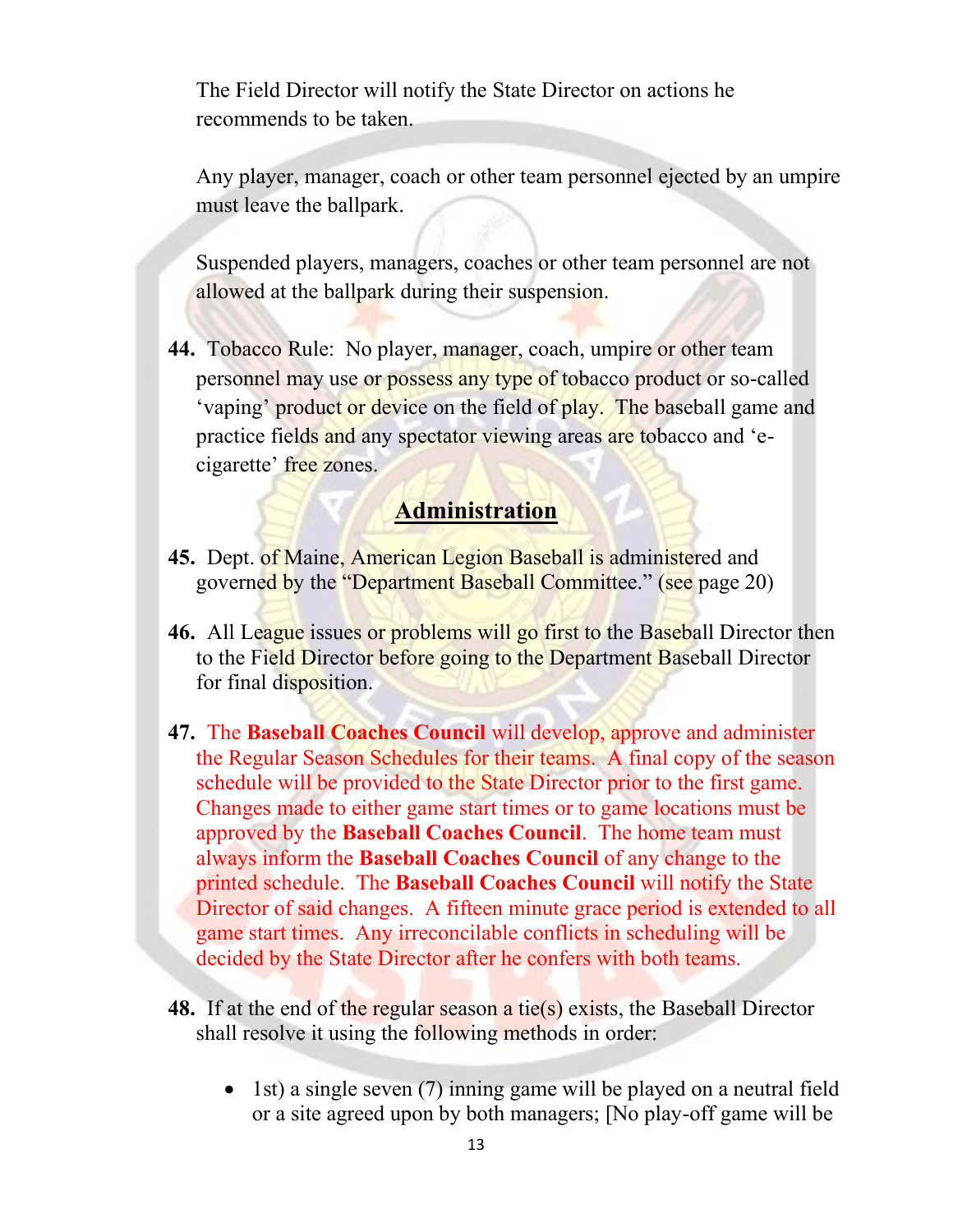scheduled later than three (3) days prior to the start of the start tournament.]

- 2nd) the won/loss records of the teams involved in head to head competition will be used.
- 3rd) the regular season wins will be assigned a point value based on the success of the team that is defeated (i.e. Team A has a season ending record of 15-9, any win recorded against that team would result in 15 points. Team B has a season ending record of 4-20, any win recorded against that team would result in 4 points, etc.) the higher composite total will determine the victor.
- 4th) a coin flip between the team managers by the Baseball Director.
- **49.** In addition to the requirements listed in Sate Rule 6., mandatory paperwork, copies of Birth Certificates and copies of Form 2's must be submitted to the State Director *before your team's first game* .

*Penalty*: Any game participated in before copies of Birth Certificates and Form 2's are received by the State Director will be forfeited. This will be strictly enforced.

- **50.** If upon documented proof any player is involved in substance abuse, the State Director will be immediately notified. The player or players concerned will be given a choice of taking a drug test or being indefinitely suspended from playing American Legion baseball by the State Director. If the subject(s) is/are suspended, the only way to be reinstated to play again is to be undergoing a recognized substance abuse rehabilitation program.
- **51.** When a struggle exists for the control of an American Legion Baseball Team which threatens to disband the team, the State Baseball Committee has the authority to appoint a person or persons to control that team. The Committee must consider the recommendation of the Legion Commissioner in these matters and may require a hearing of the parties involved and/or written statements from the people seeking control.
- **52.** The State Director and the State Baseball Committee has the authority to suspend any person with criminal convictions or for defiance of American Legion Baseball Rules.
- **53.** The **Baseball Coaches Council** will maintain a list of board umpires for their teams and forward a copy to the State Director.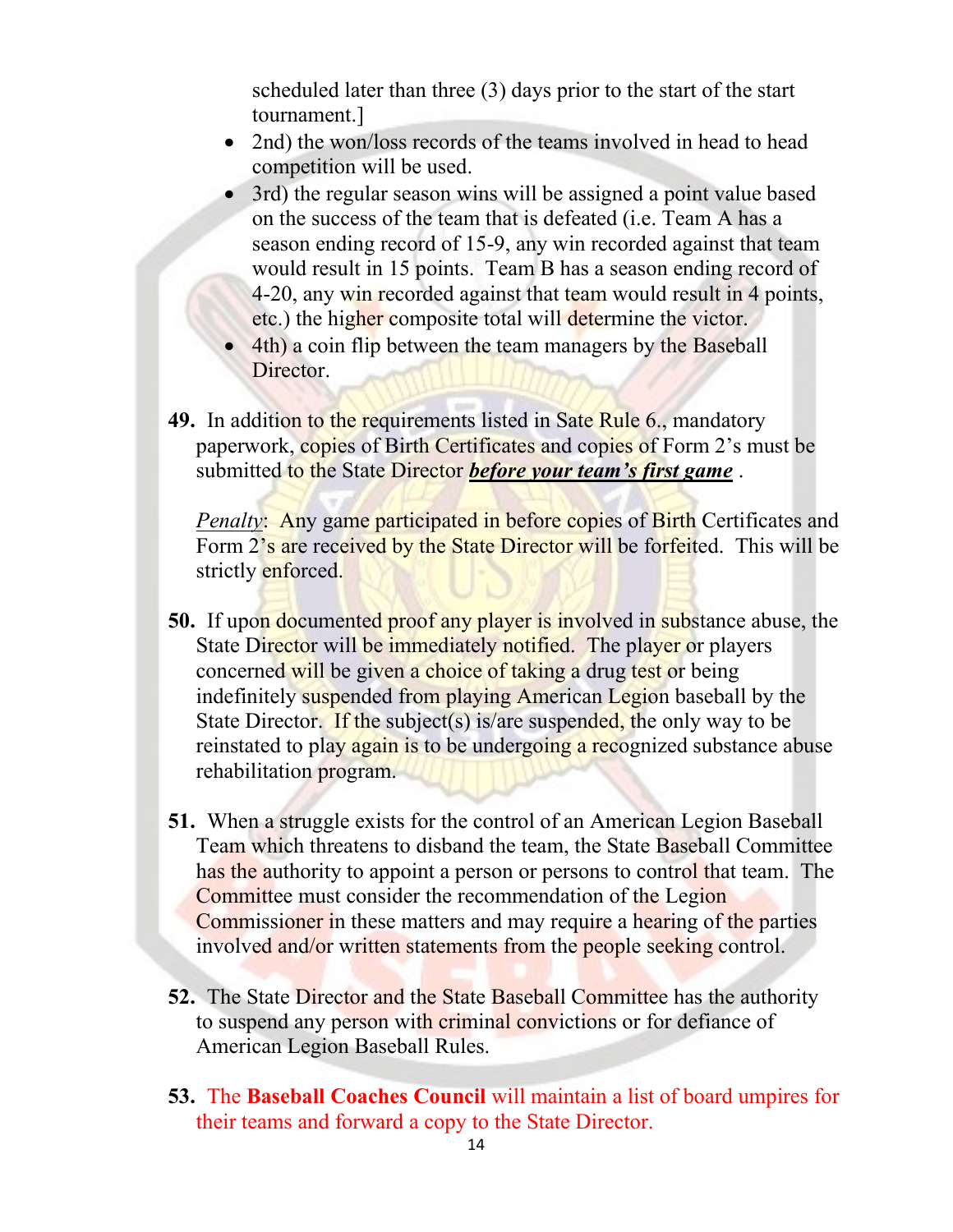**54.** The **Baseball Coaches Council** shall compile a Directory of all Teams. The Directory shall include Home Field location, Managers and Coaches including phone numbers, mailing addresses and email addresses, for all teams in its jurisdiction. A copy must be sent to the Field Director and all teams included in it before the first game of the 2022 Baseball Season.

## **SPECIAL REQUIREMENTS**

#### *READ AND COMPLY WITH ALL 2022 STATE AND NATIONAL BASEBALL RULES*

## **Uniforms**

- 1. All team uniforms must be like uniforms, including coaches and managers.
- 2. The American Legion Baseball Insignia must be worn on the left sleeve, except when sleeveless shirts are worn, when the Insignia must be sewn on the left breast or pocket. Reference, National Rule 1. V.1. Legion Insignia MUST appear on the uniform starting with the first game of the Regular Season. Silk screening of the insignia is NOT allowed.
- 3. No torn or frayed uniform will be allowed in competition.

## **Baseballs**

*Per National Rule 1.A. 'Baseballs' it is mandatory that all Maine American Legion Baseball Games use only the following baseballs:*

#### *American Legion Baseball Diamond D-1 – AL, Wilson, Baden, AD Starr or NFHS stamped*

Use of any other baseball, unless approved by the State Baseball Committee is not authorized. The State Tournament baseball will be the Diamond-D1-AL.

All tournaments shall utilize the American League designated hitter rule as published in the Professional Rules 2022.

If your team expects to compete in any American Legion Baseball game, **every** detail on "OFFICIAL FORMS" must be properly filled out, including signatures of various officials and players. Player's names must be listed in alphabetical order and typed on the Form 1.

*A LEGAL BIRTH CERTIFICATE WITH AN EMBOSSED SEAL, A PASSPORT, A MILITARY ID OR A STATE OF MAINE DRIVER'S LICENSE WILL BE THE ONLY DOCUMENTS ACCEPTED AS PROOF OF AGE.*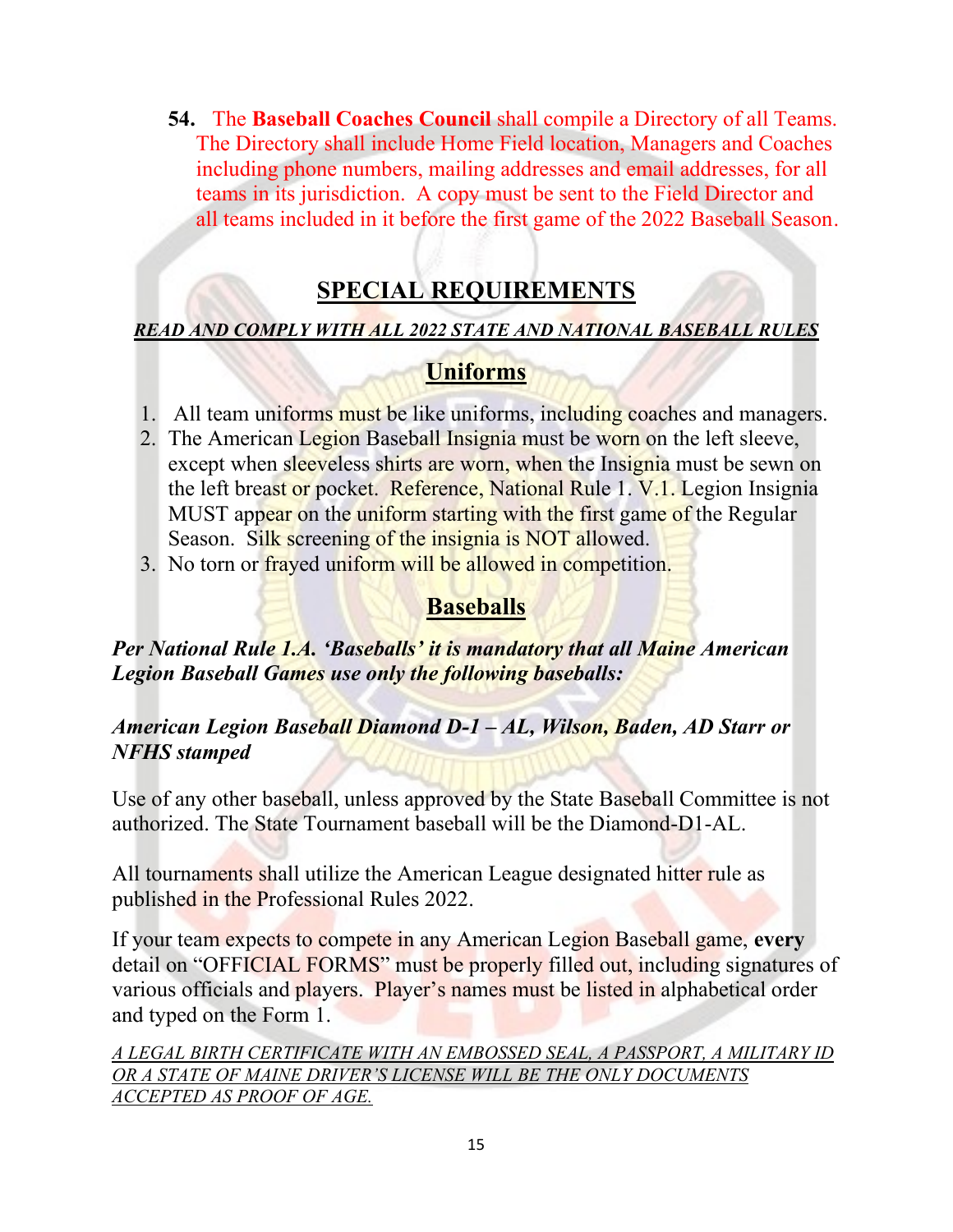#### *HOSPITAL, SCHOOL AND BAPTISMAL CERTIFICATES ARE NOT ACCEPTABLE AS PROOF OF AGE DOCUMENTS.*

**It is the responsibility of every team manager and coach to read and comply with ALL rules pertinent to Department of Maine - American Legion, Senior or Junior Baseball.**

# **Conclusion**

**These Baseball Rules and Regulations have been distributed and presented to responsible Senior and Junior team officials attending the mandatory meeting of all teams. For further information contact Jeff Sukeforth, State Director – Department of Maine.**

The Baseball Committee will convene the;

- a. *Fall Meeting – November 13, 2022* at 9:00AM
- b. *Winter Meeting – February 12, 2023* at 9:00AM
- c. *Annual Meeting – April 9, 2023* at 9:00AM. "All Teams" will meet at 10:00AM on that day. *The All Teams Meeting is a mandatory meeting!*   $(Rule13. Page 5)$

Meetings will be held at Department of Maine, American Legion Headquarters, 5 Verti Drive, Winslow, ME, unless otherwise directed by the Baseball Committee. The Annual Meeting will start at 0900 hours and will be immediately followed by the All Senior & Junior Teams Meeting which will commence at 1000 hours.

# **Important Dates**

"All Sr. Teams" Meeting: April 9, 2023 at American Legion HQ, Winslow, ME

"All Jr. Teams" Meeting: May 9, 2023

May 15, 2022: Deadline to register online and purchase insurance for 2022 season to avoid paying a \$200 late fee.

Regular Season: Start – June 20, 2022. End – July 22, 2022.

State Junior Tournament: July (date & location TBD)

State Senior Tournament: July 26-30, 2022 (Location TBD)

Regional Sr. Tournament: August 3 – August 7, 2022 at Shrewsbury, MA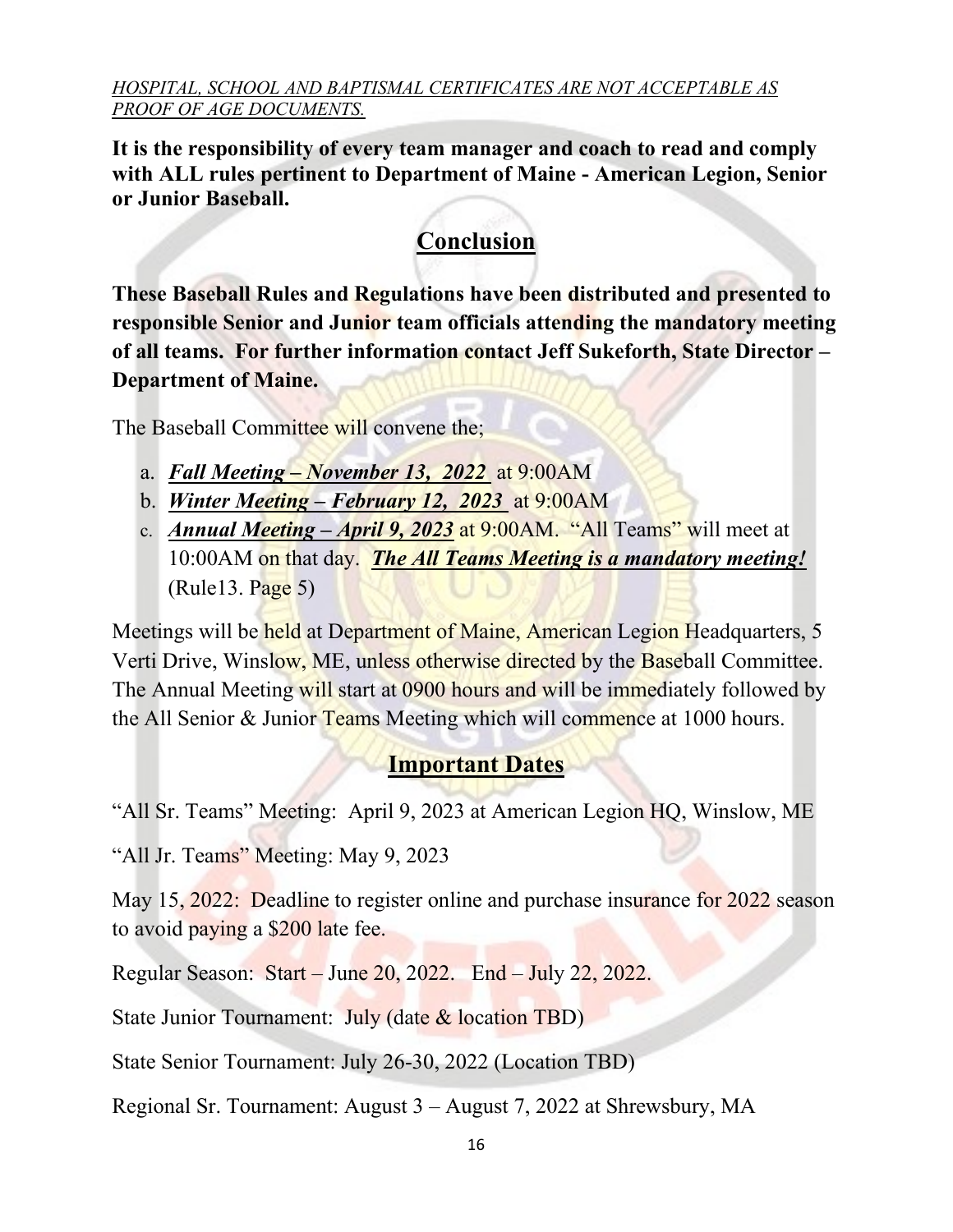Sr. World Series: August 10-15, 2022 at Shelby, NC

Baseball Committee Fall Meeting: Nov. 13, 2022 at 0900hrs - HQ, Winslow

Baseball Committee Winter Meeting: Feb. 12, 2023 at 0900hrs – HQ, Winslow

# **DEPARTMENT BASEBALL COMMITTEE**

**Department Director:** Jeff Sukeforth **–** 47 Rawson Ave., Camden 04843 691-2270 [c] [jandc79@myfairpoint.net](mailto:jandc79@myfairpoint.net)

**Field Director:** Dennis Damon - 256 Oak Point Rd., Trenton, ME 04605 460-0001 (c) [dsdamon@yahoo.com](mailto:dsdamon@yahoo.com)

**Baseball Director:** David Paul – 23 Glenwood Dr., Apt. 3, Bangor, ME 04401  $852-4672$  (c) [pauld@wightssportinggoods.com](mailto:pauld@wightssportinggoods.com)

**Baseball Committee Member:** Carl "Stump" Merrill – 28 Shubael Ln., Harpswell,

833-5874 [h] [merrill.stump@gmail.com](mailto:merrill.stump@gmail.com)

**Baseball Liaison:** David Gray - PO Box 464, Farmington, ME 04038 778-4375 (h), 778-1616 (c) [dgray\\_103@hotmail.com](mailto:dgray_103@hotmail.com)